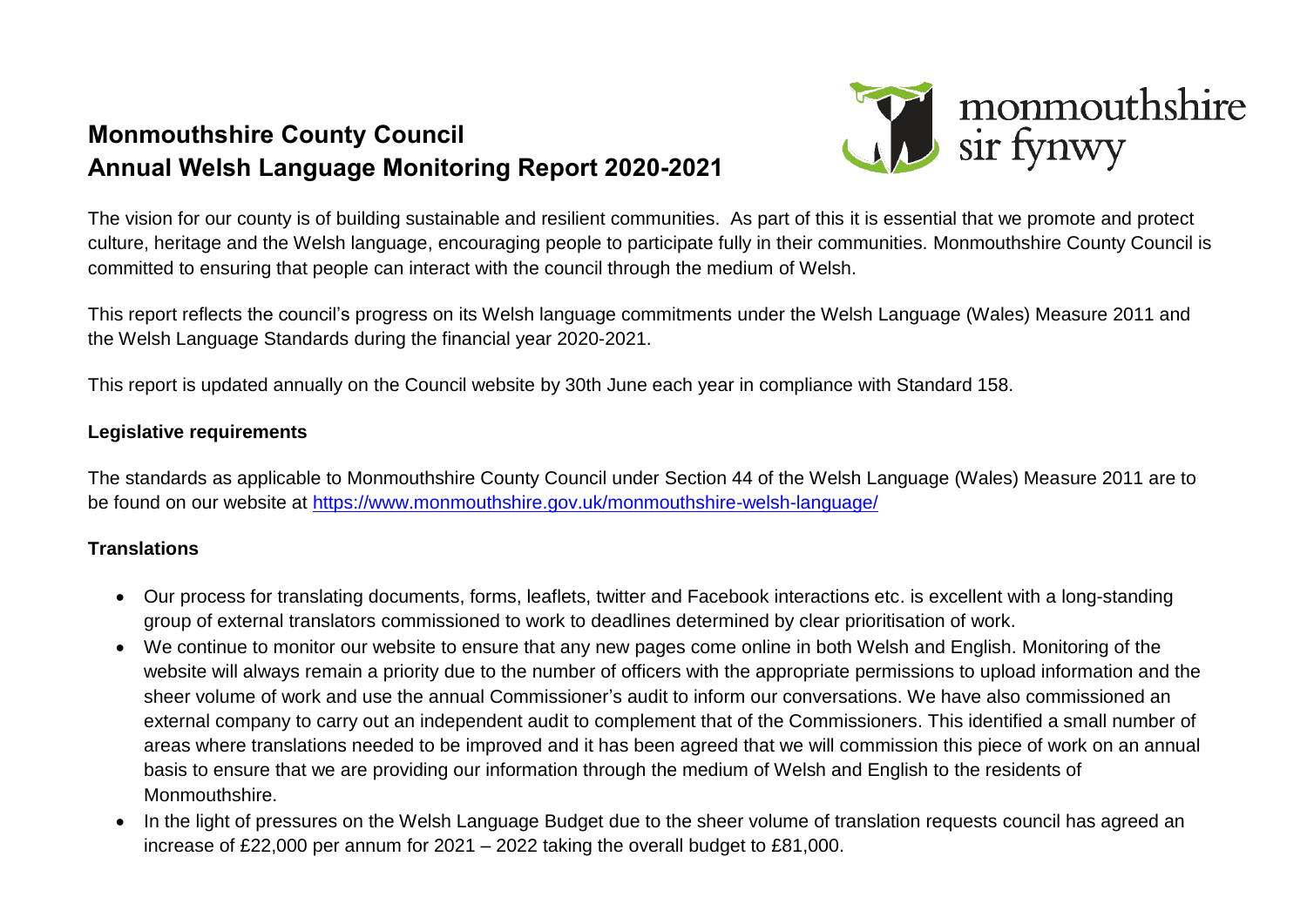#### **Workforce**

- We continue to be pro-active with our recruitment process and use a Welsh Language skills assessment for all vacancies.
- Welsh Language training is offered to all staff whether as learners or for people with existing skills that have lost confidence in using the language (See Standard 170 (2) (b and c) for more detail). A pilot of the "Say Something in Welsh" (SSIW) fast track course is being organised with a cohort of 10 to evaluate its effectiveness. This complements the existing Cymraeg yn y Gweithle Mynediad, Sylfaen and Canolradd courses that are being funded by the council and attended on- line by officers of the council annually.
- Job vacancies advertised are monitored by the Welsh Language Translation Team to check for completed skills assessments at the point that they are received in the translation email in-box. An additional safety net is that the Welsh Language Officer upon receiving the authority vacancy list on a weekly basis checks on levels of compliance.
- All vacancies are classified as Welsh desirable as a minimum (Information regards recruiting to empty posts (*Standard* 154, 170(c)) detailed below).
- There remains a significant challenge in ensuring sufficient numbers of Welsh speaking front line staff to provide services through the medium of Welsh. There are difficulties of recruiting Welsh speakers to some of these specialist roles. Managers are mindful of the risks of having posts vacant for extended periods through not being able to appoint to Welsh Essential roles due to a low numbers of applicants. We aim to complement our group of fluent Welsh speakers through running the SSIW and running a Clwb Clonc to build the confidence of Canolradd speakers.

## **Customer Service**

Our Welsh language line, established on the 4<sup>th</sup> July 2017, remains in operation and feedback from users is that is a valuable resource as it allows people to interact with the council through the medium of Welsh.

Between 1<sup>st</sup> April 2020 – 31<sup>st</sup> March 2021 there have been 74 calls to the Welsh language line.

The following is a list of the service required or the nature of the phone calls received by the Welsh line in the last financial year. This data will provide the basis to discuss the need for Welsh speaking staff in the areas with the greatest demand.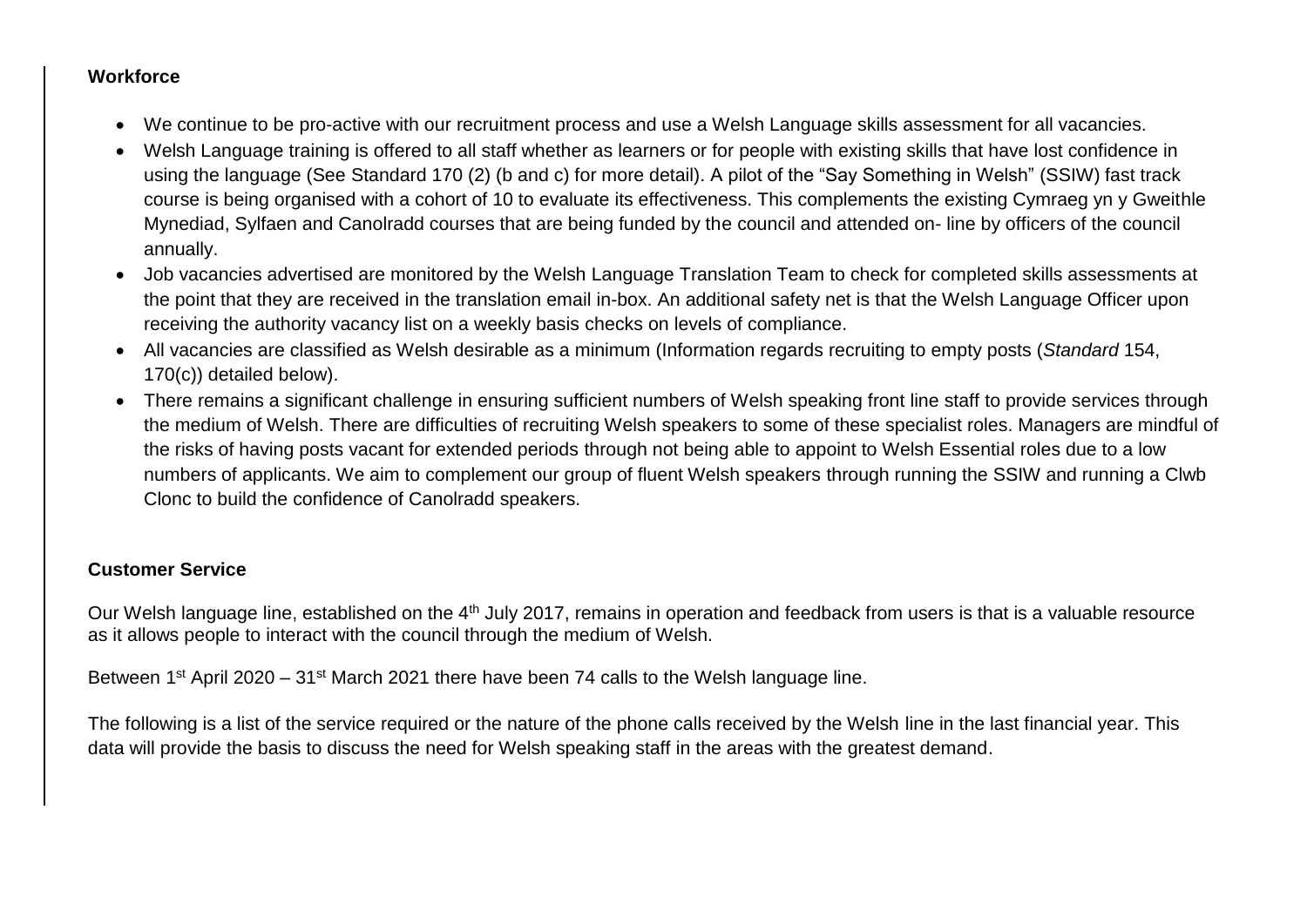| Refuse/garden waste                     | 28             |
|-----------------------------------------|----------------|
| <b>Communications Team</b>              | 8              |
| Council Tax/rates/finance               | 7              |
| <b>Human Resources</b>                  | 5              |
| <b>CYP/Education</b>                    | 5              |
| Elections                               | 3              |
| <b>Grass Routes/Passenger Transport</b> | 3              |
| Social care                             | 3              |
| Licensing                               | $\overline{2}$ |
| Planning                                | $\overline{2}$ |
| <b>Environmental Health</b>             | $\overline{2}$ |
| Highways                                | $\overline{2}$ |
| Welsh Language Officer                  | 2              |
| Countryside                             | 2              |

In addition to telephony we have a fully bilingual App for customers to make payments and request services. We also have a chatbot which is fully bilingual.

#### **Policy Making**

Over the years the Council has developed an equality impact assessment procedure to accompany the Council's decision-making process. This document ensures compliance with the Policy Making Standards, equality legislation and the requirements of the Wellbeing of Future Generations (Wales) Act 2015. It is compulsory for it to accompany any report going to cabinet or Council for decision with the intention to support effective decision-making and ensuring compliance with relevant legislation. All impact assessments are regularly monitored by a group of 4 officers to ensure that each assessment is robust and complies with legislation. The questions on the impact on the Welsh language include; opportunities to use Welsh and the negative or increased positive effect the decision may have on the language whilst ensuring that the Welsh language is treated no less favourably than the English Language.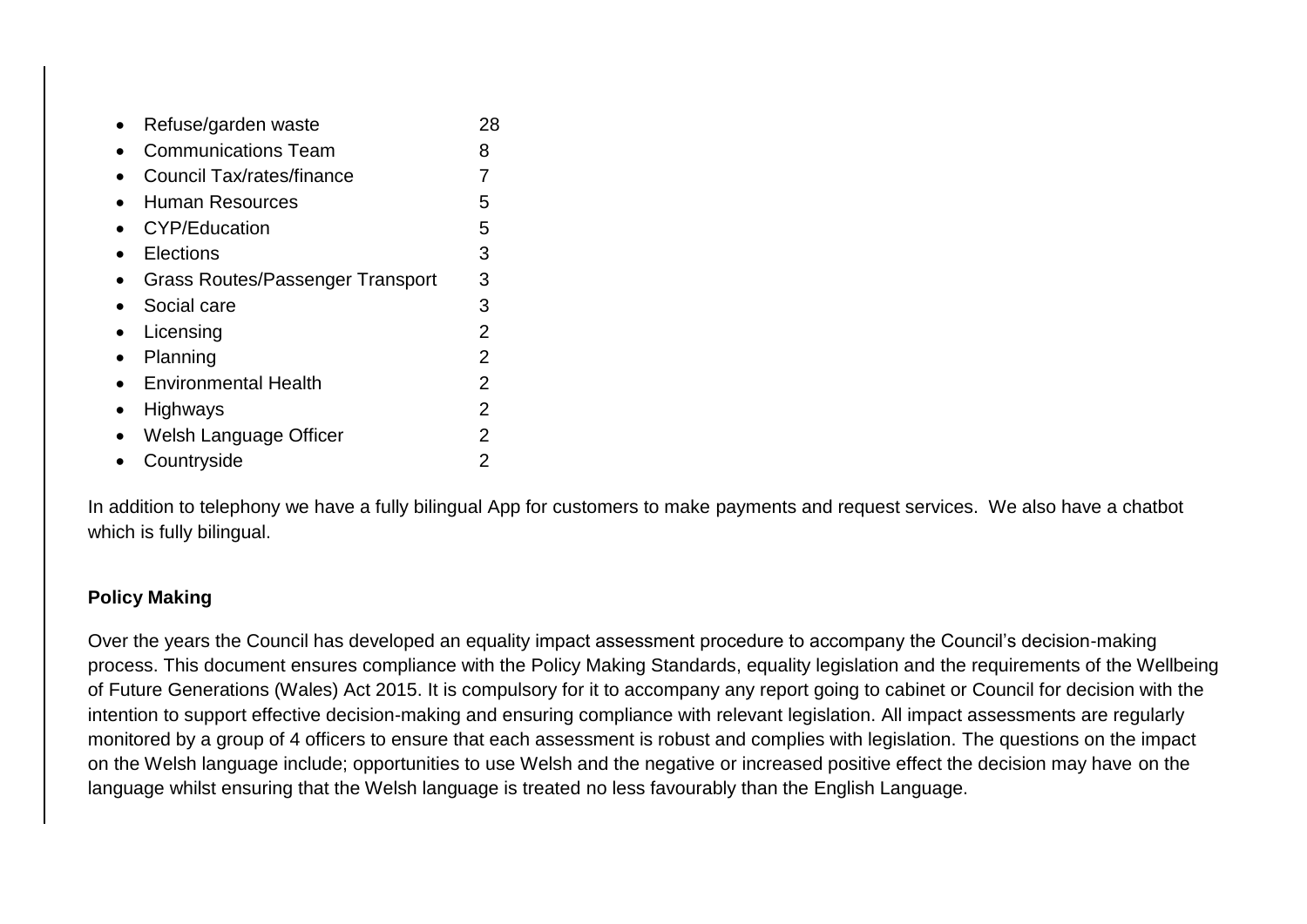## **Data required each year from 1 April – 31 March**

The report presents data on the required indicators in the following fields in compliance with Standards 158,164 and 170:

- Information on complaints *(Standard 158(2); 164(2)*; *170(2)(d))*
- Information on staff language skills *(Standard 170(2)(a))*
- Welsh medium training for staff *(Standard 170 (2)(b+c))*
- Recruiting to empty posts (*Standard 154, 170(ch)).*

Complaints relating to the Welsh Language Standards

In 2020-2021 we did not have any formal complaints from members of the public in relation to the Welsh Language Standards. All Informal complaints or observations received were addressed by the Welsh Language Officer to a satisfactory conclusion.

## **Staff Welsh language skills**

## **Welsh Language Skills of Employees as at 31/03/21 (not including school- based staff)**

|                         | <b>Mynediad</b> | <b>Sylfaen</b>              | Canolradd             | Uwchradd | <b>Rhugl</b>  |              |
|-------------------------|-----------------|-----------------------------|-----------------------|----------|---------------|--------------|
| <b>Staff Competency</b> | <b>Beginner</b> | <b>Advanced</b><br>beginner | Intermediate Advanced |          | <b>Fluent</b> | <b>Total</b> |
| Welsh Language skills   | 173             | 32                          | 18                    | 6        | 35            | 264          |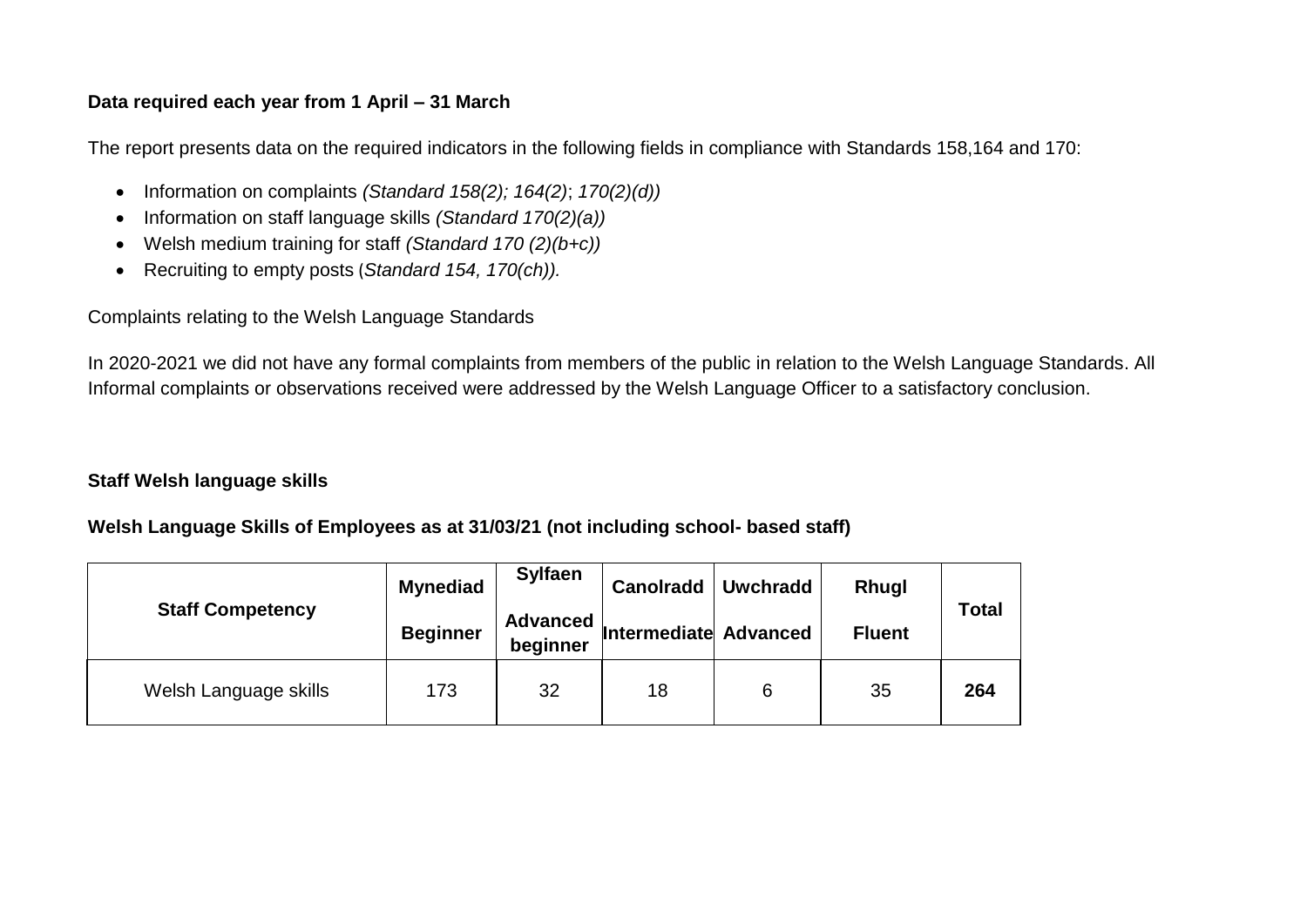**Welsh language spoken skills by service area at 31 March 2021.(Not including school-based staff)**

|                                      | <b>Mynediad</b> | <b>Sylfaen</b>              | <b>Canolradd</b> | <b>Uwchradd</b> | Rhugl         |              |  |
|--------------------------------------|-----------------|-----------------------------|------------------|-----------------|---------------|--------------|--|
|                                      | <b>Beginner</b> | <b>Advanced</b><br>beginner | Intermediate     | <b>Advanced</b> | <b>Fluent</b> | <b>Total</b> |  |
| <b>Children and Young People</b>     |                 |                             | っ                |                 |               |              |  |
| Social Care and Health               | 54              | 9                           | 6                | 0               | 17            | 81           |  |
| Enterprise                           | 82              | 16                          | 10               | 2               | 8             | 117          |  |
| <b>Resources</b>                     | 11              | $\mathcal{P}$               |                  | 2               |               | 17           |  |
| <b>Chief Executive Officers Dept</b> | 19              | 4                           |                  | $\overline{2}$  | 8             | 33           |  |
| Total                                | 173             | 32                          | 18               | 6               | 35            | 264          |  |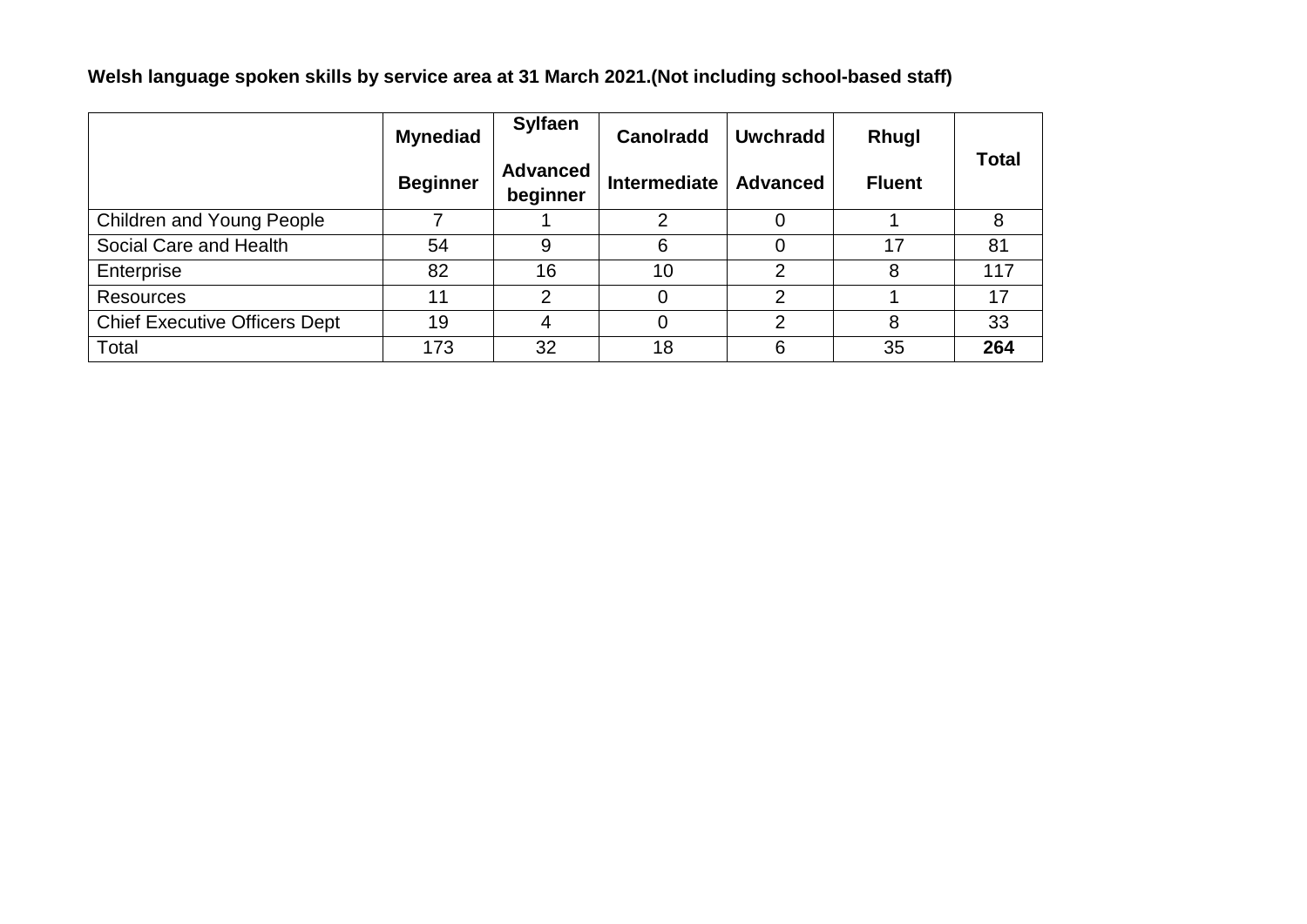## **Recruitment**

Job application processes are fully accessible in Welsh in accordance with the Welsh Language Standards and every single vacancy is advertised bilingually regardless of the Welsh assessment made and thereby goes over and above the requirement set by the standards allocated to us.

Below are the details of advertised posts in 2020 – 2021.

|                                                             | 2019-20     | 2020-21     |
|-------------------------------------------------------------|-------------|-------------|
| vacant/new posts advertised                                 | 362         | 166         |
| vacant/new vacant posts advertised that had Welsh language  |             |             |
| skills essential                                            |             |             |
| vacant/new vacant posts advertised that had 'Welsh language | 351 (97.0%) | 165 (99.4%) |
| skills desirable                                            |             |             |
| vacant/new posts advertised specified as posts where it is  | $\Omega$    | $\Omega$    |
| necessary to learn Welsh-language skills when someone is    |             |             |
| appointed to the post';                                     |             |             |
| The number of vacant/new posts advertised from 1st April    | $10(2.8\%)$ | $0(0\%)$    |
| $2020 - 31$ st March 2021 that 'did not require Welsh       |             |             |
| language skills'                                            |             |             |
| The number that did not include an assessment               | $\Omega$    | $\Omega$    |
| The number not stated                                       |             |             |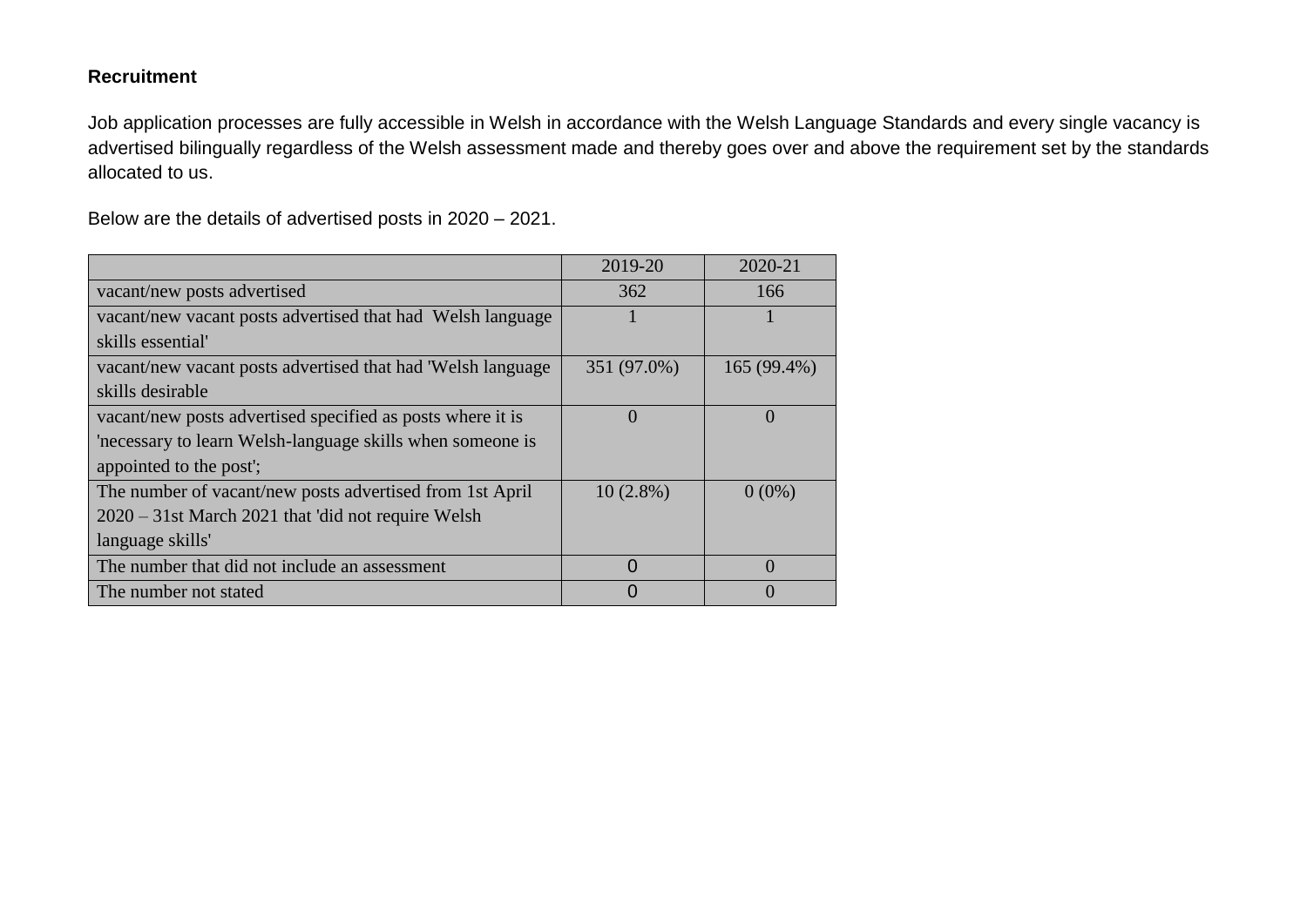**Here are the details of schools advertised posts in 2020 – 2021.** 

|                                                                      | 2020-21   |
|----------------------------------------------------------------------|-----------|
| <b>Schools</b> vacant/new posts advertised                           | 35        |
| Schools vacant/new vacant posts advertised that had 'Welsh           |           |
| language skills essential';                                          |           |
| <b>Schools</b> vacant/new vacant posts advertised that had 'Welsh    | 28        |
| language skills desirable or desirable but not essential             |           |
| <b>Schools</b> vacant/new posts advertised where it is 'necessary to | $\Omega$  |
| learn Welsh-language skills when someone is appointed to             |           |
| the post'                                                            |           |
| Number of schools vacant/New posts advertised that did not           | $\bigcap$ |
| require Welsh language skills                                        |           |
| Number that did not include an assessment                            | $\left($  |
| Number not stated                                                    |           |

# **Welsh medium training for staff**

In 2020 - 2021, staff have been attending Welsh Language sessions and all are financially supported. This includes fees, books and the time to attend and study:-

- **12** members of staff enrolled for the Cwrs Mynediad Year 1 Cymraeg yn y Gweithle 2 hour 30 week course provided by Coleg Gwent Welsh for Adults.
- **2** members of staff enrolled for Sylfaen 1
- **7** members of staff enrolled for Sylfaen 2
- **3** members of staff enrolled for Canolradd 1
- **1** member of staff enrolled for Uwch part 2 (after work).
- Staff are funded to attend Coleg Gwent Welsh Weekend Courses should they chose to in addition to the normal weekly courses.